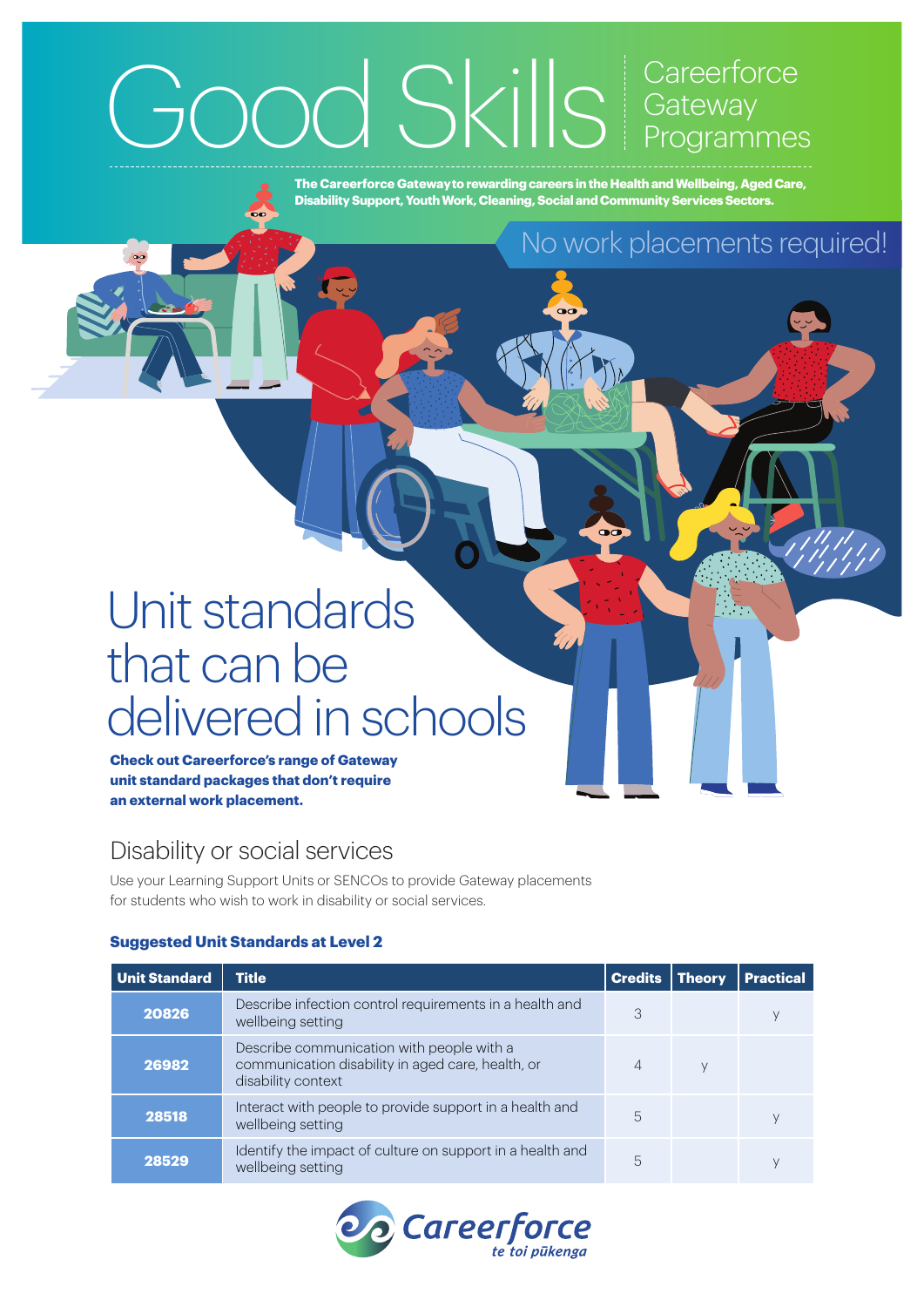#### **Suggested Unit Standards at Level 3**

| <b>Unit Standard</b> | <b>Title</b>                                                                                                                          | <b>Credits</b> | <b>Theory</b> | <b>Practical</b> |
|----------------------|---------------------------------------------------------------------------------------------------------------------------------------|----------------|---------------|------------------|
| 16870                | Describe intellectual disability and support needs of<br>a person with an intellectual disability in a health or<br>wellbeing setting | 3              |               | y                |
| 16871                | Describe physical disability and support needs of<br>a person with a physical disability in a health or<br>wellbeing setting          |                |               | y                |
| 23374                | Describe autism and support strategies to assist a<br>person with autism                                                              |                |               | y                |
| 23375                | Describe hearing impairment                                                                                                           |                | y             |                  |
| 23388                | Provide support to a person whose behaviour<br>presents challenges                                                                    |                |               | y                |
| 23925                | Support a person to maximise independence                                                                                             |                |               | y                |
| 27457                | Describe the anatomy and physiology of systems<br>and associated organs of the human body                                             | 6              | y             |                  |
| 27461                | Describe indicators of wellness, interventions, care<br>and support for people at different lifespan stages                           |                | y             |                  |
| 27459                | Observe and respond to changes in a person in a<br>health or wellbeing setting                                                        | $\overline{4}$ |               | y                |
| 28521                | Recognise and describe response to vulnerability<br>and abuse in a health and wellbeing setting                                       | 5              | y             |                  |
| 28524                | Describe a person's holistic needs and their impact<br>on a person's health and wellbeing                                             | 5              |               | y                |
| 28528                | Describe and apply a person-centred approach in a<br>health and wellbeing setting                                                     | 3              |               | y                |
| 28542                | Demonstrate and apply knowledge of professional and<br>ethical behaviour in a health or wellbeing setting                             | 5              |               | y                |

### Youth work

Use your peer support and school leadership programmes to provide Gateway placements for students who wish to work with youth.

#### **Suggested Unit Standards at Level 3**

| <b>Unit Standard</b> | <b>Title</b>                                                                                                 | <b>Credits</b> | <b>Theory</b> | <b>Practical</b> |
|----------------------|--------------------------------------------------------------------------------------------------------------|----------------|---------------|------------------|
| 16850                | Work effectively with a young person                                                                         | 5              |               |                  |
| 16856                | Describe group work and leadership in youth<br>work in the youth development sector                          | 5              | У             |                  |
| 16857                | Youth development planning (do with 23389)                                                                   | 10             |               | y                |
| 23389                | Describe risk management (do with 16857)                                                                     | 3              |               | У                |
| 22257                | Profile youth in Aotearoa NZ                                                                                 | 3              | y             |                  |
| 28522                | Human development theory                                                                                     | 6              | У             |                  |
| 28542                | Demonstrate and apply knowledge of<br>professional an ethical behaviour in a health<br>and wellbeing setting | 5              |               | Υ                |
| 32202                | Mana Taiohi Principles (available on-line only)                                                              | 5              |               | y                |
| 32418                | Describe Te Tiriti o Waitangi and a bi-cultural<br>approach                                                  | 6              | У             |                  |
| 32419                | Apply Maori Values and evaluate their application                                                            | 4              |               |                  |